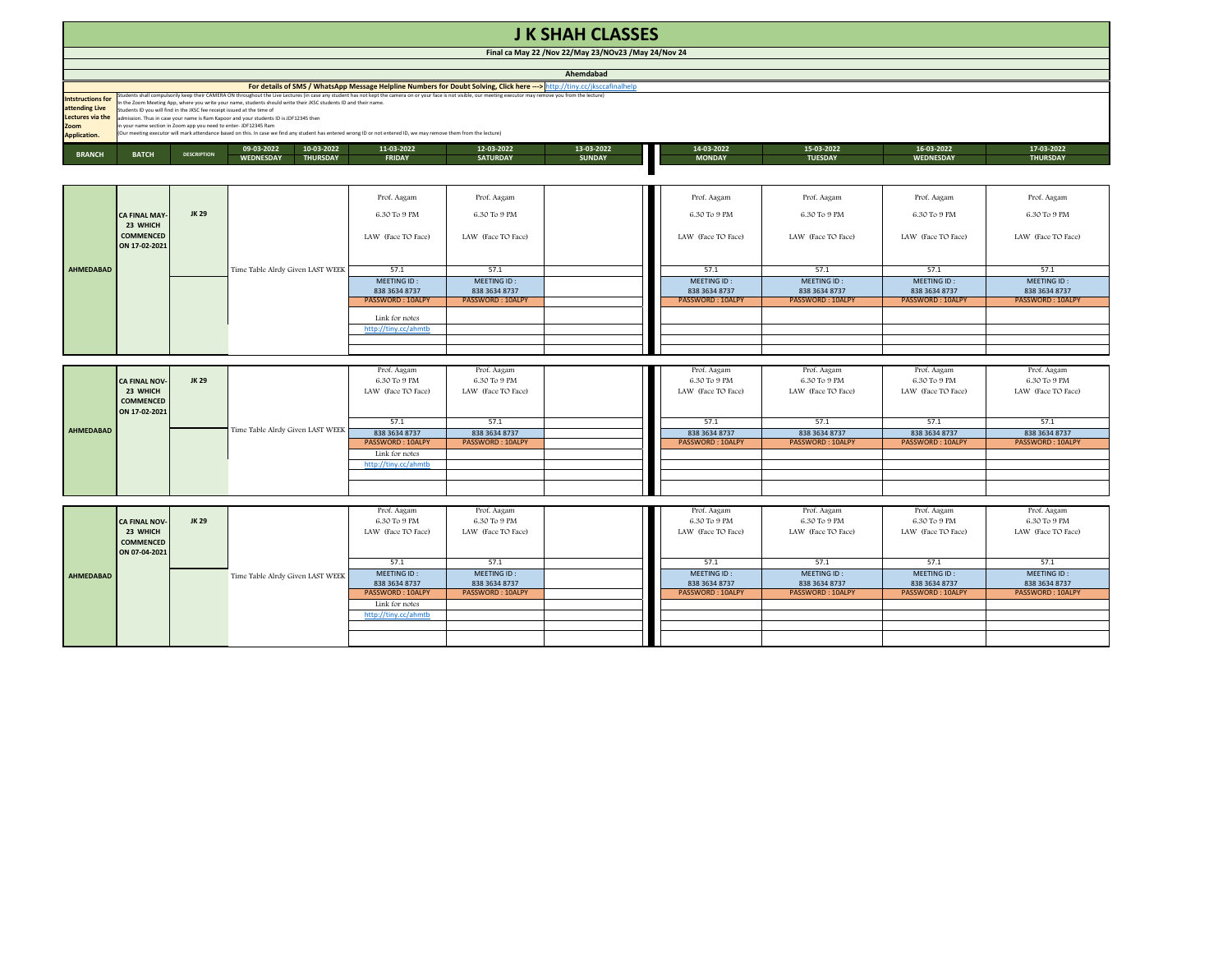| <b>J K SHAH CLASSES</b>                                                                      |                                                                                                                                                                                                                                                                                                                                                                                                                                                                                                                                                                                                                                                                                                                                                                                                                                                                             |                    |                                                          |                                                                             |                                                                             |                                                                             |                                                                            |                                                                    |                                                                             |                                                                   |  |
|----------------------------------------------------------------------------------------------|-----------------------------------------------------------------------------------------------------------------------------------------------------------------------------------------------------------------------------------------------------------------------------------------------------------------------------------------------------------------------------------------------------------------------------------------------------------------------------------------------------------------------------------------------------------------------------------------------------------------------------------------------------------------------------------------------------------------------------------------------------------------------------------------------------------------------------------------------------------------------------|--------------------|----------------------------------------------------------|-----------------------------------------------------------------------------|-----------------------------------------------------------------------------|-----------------------------------------------------------------------------|----------------------------------------------------------------------------|--------------------------------------------------------------------|-----------------------------------------------------------------------------|-------------------------------------------------------------------|--|
| Final ca May 22 / Nov 22/May 23/NOv23 / May 24/Nov 24                                        |                                                                                                                                                                                                                                                                                                                                                                                                                                                                                                                                                                                                                                                                                                                                                                                                                                                                             |                    |                                                          |                                                                             |                                                                             |                                                                             |                                                                            |                                                                    |                                                                             |                                                                   |  |
| Ahemdabad                                                                                    |                                                                                                                                                                                                                                                                                                                                                                                                                                                                                                                                                                                                                                                                                                                                                                                                                                                                             |                    |                                                          |                                                                             |                                                                             |                                                                             |                                                                            |                                                                    |                                                                             |                                                                   |  |
| <b>Intstructions for</b><br>attending Live<br>Lectures via the<br>oom<br><b>Application.</b> | For details of SMS / WhatsApp Message Helpline Numbers for Doubt Solving, Click here ---> http://tiny.cc/jksccafinalhelp<br>Students shall compulsorily keep their CAMERA ON throughout the Live Lectures (in case any student has not kept the camera on or your face is not visible, our meeting executor may remove you from the lecture)<br>In the Zoom Meeting App, where you write your name, students should write their JKSC students ID and their name.<br>Students ID you will find in the JKSC fee receipt issued at the time of<br>admission. Thus in case your name is Ram Kapoor and your students ID is JDF12345 then<br>n your name section in Zoom app you need to enter-JDF12345 Ram<br>Our meeting executor will mark attendance based on this. In case we find any student has entered wrong ID or not entered ID, we may remove them from the lecture) |                    |                                                          |                                                                             |                                                                             |                                                                             |                                                                            |                                                                    |                                                                             |                                                                   |  |
| <b>BRANCH</b>                                                                                | <b>BATCH</b>                                                                                                                                                                                                                                                                                                                                                                                                                                                                                                                                                                                                                                                                                                                                                                                                                                                                | <b>DESCRIPTION</b> | 10-03-2022<br>09-03-2022<br>WEDNESDAY<br><b>THURSDAY</b> | 11-03-2022<br><b>FRIDAY</b>                                                 | 12-03-2022<br><b>SATURDAY</b>                                               | 13-03-2022<br><b>SUNDAY</b>                                                 | 14-03-2022<br><b>MONDAY</b>                                                | 15-03-2022<br><b>TUESDAY</b>                                       | 16-03-2022<br><b>WEDNESDAY</b>                                              | 17-03-2022<br><b>THURSDAY</b>                                     |  |
| AHMEDABAD                                                                                    | CA FINAL NOV-<br>22 WHICH<br><b>COMMENCED</b><br>ON 16-08-2021                                                                                                                                                                                                                                                                                                                                                                                                                                                                                                                                                                                                                                                                                                                                                                                                              | JK 30              |                                                          | Evening Kindly watch any<br>3 hrs zoom recorded Live<br><b>Indirect TAX</b> | Evening Kindly watch any<br>3 hrs zoom recorded Live<br><b>Indirect TAX</b> | Evening Kindly watch any<br>3 hrs zoom recorded Live<br><b>Indirect TAX</b> | Evening Kindly watch any<br>hrs zoom recorded Live<br><b>Indirect TAX</b>  | Evening Kindly watch any 3 hrs<br>zoom recorded Live Indirect TAX  | Evening Kindly watch any 3<br>hrs zoom recorded Live<br><b>Indirect TAX</b> | Evening Kindly watch any 3 hrs<br>zoom recorded Live Indirect TAX |  |
|                                                                                              |                                                                                                                                                                                                                                                                                                                                                                                                                                                                                                                                                                                                                                                                                                                                                                                                                                                                             |                    | Time Table Alrdy Given LAST WEEK                         | Evening Kindly watch any<br>3 hrs zoom recorded Live                        | Evening Kindly watch any<br>3 hrs zoom recorded Live                        | Evening Kindly watch any<br>3 hrs zoom recorded Live                        | Evening Kindly watch any<br>hrs zoom recorded Live                         | Evening Kindly watch any 3 hrs<br>zoom recorded Live Indirect TAX  | Evening Kindly watch any 3<br>hrs zoom recorded Live                        | Evening Kindly watch any 3 hrs<br>zoom recorded Live Indirect TAX |  |
|                                                                                              |                                                                                                                                                                                                                                                                                                                                                                                                                                                                                                                                                                                                                                                                                                                                                                                                                                                                             |                    |                                                          | <b>Indirect TAX</b>                                                         | <b>Indirect TAX</b>                                                         | <b>Indirect TAX</b>                                                         | <b>Indirect TAX</b>                                                        |                                                                    | <b>Indirect TAX</b>                                                         | <b>Indirect TAX OVER</b>                                          |  |
| AHMEDABAD                                                                                    | CA FINAL MAY<br>23 WHICH<br>COMMENCED<br>ON 16-08-2021                                                                                                                                                                                                                                                                                                                                                                                                                                                                                                                                                                                                                                                                                                                                                                                                                      | <b>JK30</b>        | Time Table Alrdy Given LAST WEEK                         | Prof. Aagam<br>6.30 To 9 PM<br>LAW (Face TO Face)                           | Prof. Aagam<br>6.30 To 9 PM<br>LAW (Face TO Face)                           |                                                                             | Prof. Aagam<br>6.30 To 9 PM<br>LAW (Face TO Face)                          | Prof. Aagam<br>6.30 To 9 PM<br>LAW (Face TO Face)                  | Prof. Aagam<br>6.30 To 9 PM<br>LAW (Face TO Face)                           | Prof. Aagam<br>6.30 To 9 PM<br>LAW (Face TO Face)                 |  |
|                                                                                              |                                                                                                                                                                                                                                                                                                                                                                                                                                                                                                                                                                                                                                                                                                                                                                                                                                                                             |                    |                                                          | 57.1<br>MEETING ID:<br>838 3634 8737<br>PASSWORD: 10ALPY                    | 57.1<br>MEETING ID:<br>838 3634 8737<br>PASSWORD: 10ALPY                    |                                                                             | 57.1<br>MEETING ID:<br>838 3634 8737<br>PASSWORD: 10ALPY<br>Link for notes | 57.1<br>MEETING ID:<br>838 3634 8737<br>PASSWORD: 10ALPY           | 57.1<br>MEETING ID:<br>838 3634 8737<br>PASSWORD: 10ALPY                    | 57.1<br>MEETING ID:<br>838 3634 8737<br>PASSWORD: 10ALPY          |  |
|                                                                                              |                                                                                                                                                                                                                                                                                                                                                                                                                                                                                                                                                                                                                                                                                                                                                                                                                                                                             |                    |                                                          |                                                                             |                                                                             |                                                                             | http://tiny.cc/ahmtb                                                       |                                                                    |                                                                             |                                                                   |  |
| <b>AHMEDABAD</b>                                                                             | <b>CA FINAL NOV</b><br>23 WHICH<br><b>COMMENCED</b>                                                                                                                                                                                                                                                                                                                                                                                                                                                                                                                                                                                                                                                                                                                                                                                                                         | JK 30              |                                                          | Prof. Aagam<br>6.30 To 9 PM<br>LAW (Face TO Face)                           | Prof. Aagam<br>6.30 To 9 PM<br>LAW (Face TO Face)                           |                                                                             | Prof. Aagam<br>6.30 To 9 PM<br>LAW (Face TO Face)                          | Prof. Aagam<br>6.30 To 9 PM<br>LAW (Face TO Face)                  | Prof. Aagam<br>6.30 To 9 PM<br>LAW (Face TO Face)                           | Prof. Aagam<br>6.30 To 9 PM<br>LAW (Face TO Face)                 |  |
|                                                                                              | ON 16-08-2021                                                                                                                                                                                                                                                                                                                                                                                                                                                                                                                                                                                                                                                                                                                                                                                                                                                               |                    | Time Table Alrdy Given LAST WEEK                         | 57.1<br>MEETING ID:<br>838 3634 8737<br>PASSWORD: 10ALPY                    | 57.1<br>MEETING ID:<br>838 3634 8737<br>PASSWORD: 10ALPY                    |                                                                             | 57.1<br>MEETING ID:<br>838 3634 8737<br>PASSWORD: 10ALPY<br>Link for notes | 57.1<br>MEETING ID:<br>838 3634 8737<br>PASSWORD: 10ALPY           | 57.1<br>MEETING ID:<br>838 3634 8737<br>PASSWORD: 10ALPY                    | 57.1<br>MEETING ID:<br>838 3634 8737<br>PASSWORD: 10ALPY          |  |
|                                                                                              |                                                                                                                                                                                                                                                                                                                                                                                                                                                                                                                                                                                                                                                                                                                                                                                                                                                                             |                    |                                                          |                                                                             |                                                                             |                                                                             | http://tiny.cc/ahmtb                                                       |                                                                    |                                                                             |                                                                   |  |
| AHMEDABAD                                                                                    | <b>CA FINAL MAY</b><br>24 WHICH<br>COMMENCED<br>ON 16-08-2021                                                                                                                                                                                                                                                                                                                                                                                                                                                                                                                                                                                                                                                                                                                                                                                                               | <b>JK30</b>        | Time Table Alrdy Given LAST WEEK                         | Prof. Aagam<br>6.30 To 9 PM<br>LAW (Face TO Face)                           | Prof. Aagam<br>6.30 To 9 PM<br>LAW (Face TO Face)                           |                                                                             | Prof. Aagam<br>6.30 To 9 PM<br>LAW (Face TO Face)                          | Prof. Aagam<br>$6.30\ {\rm To}\ 9\ {\rm PM}$<br>LAW (Face TO Face) | Prof. Aagam<br>$6.30\ {\rm To}\ 9\ {\rm PM}$<br>LAW (Face TO Face)          | Prof. Aagam<br>6.30 To 9 PM<br>LAW (Face TO Face)                 |  |
|                                                                                              |                                                                                                                                                                                                                                                                                                                                                                                                                                                                                                                                                                                                                                                                                                                                                                                                                                                                             |                    |                                                          | 57.1<br>MEETING ID:<br>838 3634 8737<br>PASSWORD: 10ALPY                    | 57.1<br>MEETING ID:<br>838 3634 8737<br>PASSWORD: 10ALPY                    |                                                                             | 57.1<br>MEETING ID:<br>838 3634 8737<br>PASSWORD: 10ALPY<br>Link for notes | 57.1<br>MEETING ID:<br>838 3634 8737<br>PASSWORD: 10ALPY           | 57.1<br>MEETING ID:<br>838 3634 8737<br>PASSWORD: 10ALPY                    | 57.1<br>MEETING ID:<br>838 3634 8737<br>PASSWORD: 10ALPY          |  |
|                                                                                              |                                                                                                                                                                                                                                                                                                                                                                                                                                                                                                                                                                                                                                                                                                                                                                                                                                                                             |                    |                                                          |                                                                             |                                                                             |                                                                             | http://tiny.cc/ahmtb                                                       |                                                                    |                                                                             |                                                                   |  |